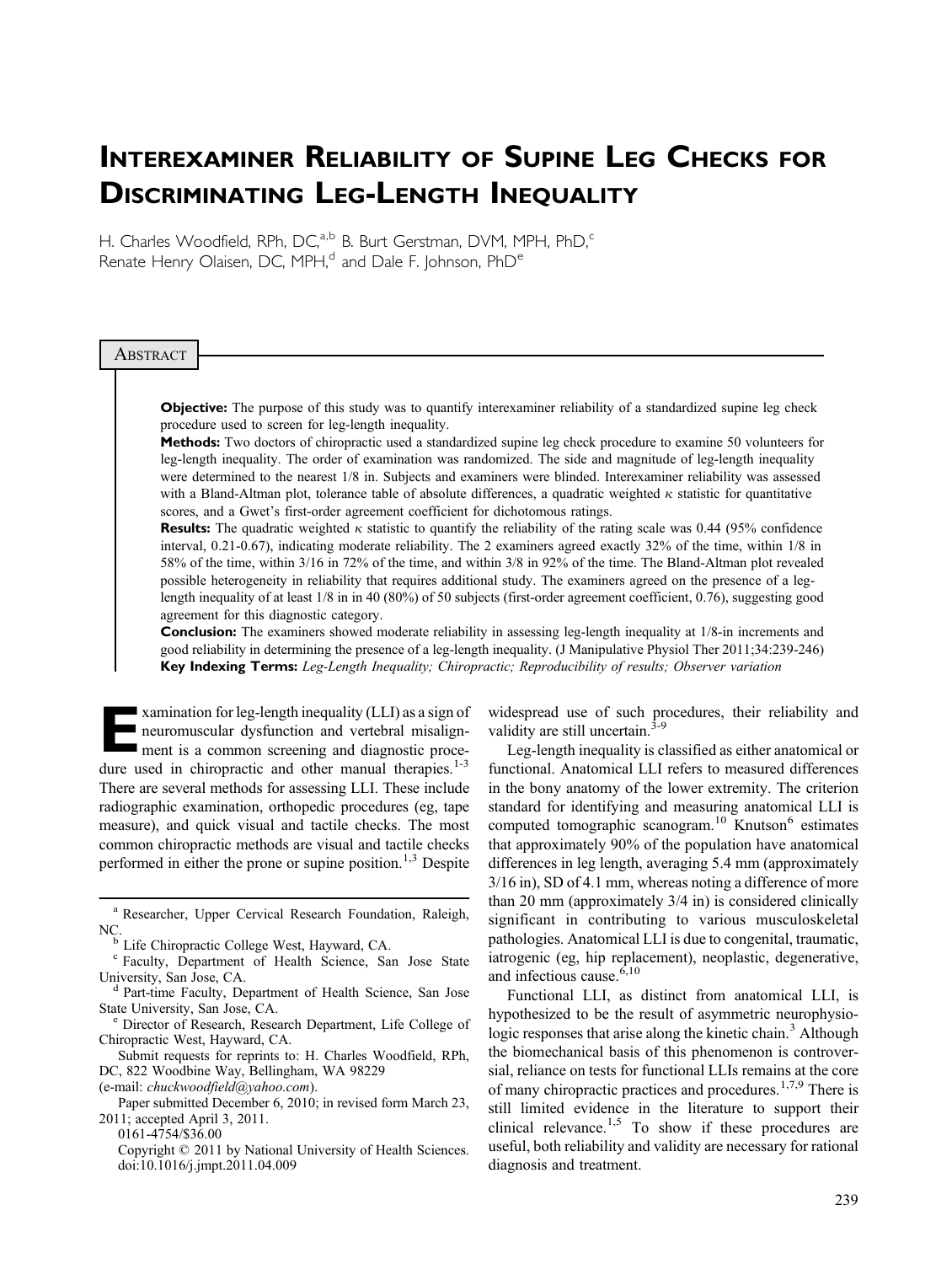Recent reports on prone leg checks suggest good reliability in identifying the side of the short leg in subjects with LLIs and low back pain.<sup>7-9</sup> These studies estimate between 72% and 85% overall agreement and  $\kappa$  statistics between 0.61 and 0.66, indicating good overall agreement. In contrast, little is published in the indexed biomedical literature on supine leg checks (SLCs). One abstract published in the Journal of Chiropractic Education suggested that examiners using the SLC could estimate length differences to 1/4 in 87% of the time and to within  $1/8$  inch 67% of the time.<sup>11</sup> A nonindexed article by Hinson and Brown<sup>12</sup> found intraclass correlation coefficients (ICCs) for interrater reliability that ranged from 0.42 to 0.96 for 9 different examiners.

Since the 1940s, orthogonal-based, upper cervical chiropractors have used a standard SLC procedure as a screening tool in their evaluation of patients.<sup>13-15</sup> In applying this screening procedure to new patients, a threshold of 1/4-in LLI has been used to indicate possible upper cervical vertebral misalignment. Established patients have a lower threshold of 1/8 in according to the SLC procedure. Leg-length inequalities detected at these thresholds indicate the need for further postural and radiographic assessment. Use of these recommendations in patient care is intended to prevent excessive x-ray exposure and imprudent treatment.13,14,16 Studying the reliability of these thresholds is a necessary prerequisite for future studies that seek to untangle relationships between LLI, upper cervical misalignment, and various types of neurophysiologic pathologies.<sup>17</sup> Thus, the primary purpose of this study was to quantify the interrater reliability of the standardized National Upper Cervical Chiropractic Association (NUCCA) SLC procedure.

# **METHODS**

#### Study Participants and Examination Methods

The protocol of this project (P/N 2010-005) was approved by the Life Chiropractic College West Institutional Review Board (IRB 00007071) on May 11, 2010 using policies derived from Department of Health and Human Services standards and codes of federal regulations Title 45, Part 46 of the Code of Federal Regulations (revised 2005). Volunteers were recruited from students, faculty, staff, and patients at Life Chiropractic College West in Hayward, CA. Recruitment had been encouraged by public posters, e-mails to staff and faculty, and e-mails to interns requesting participation by their patients. Before giving informed consent, volunteers were warned that they may experience some discomfort in their feet and back as they were instructed to recline, lie into, and rise from a supine position on an examination table. They were also advised to avoid participation in the study if unable to lie on their back for up to 15 minutes. Volunteers with lower

**Table 1.** Characteristics of study participants ( $n = 50$ )

| Age distribution $(y)$                            | $n$ (%) |
|---------------------------------------------------|---------|
| $20$                                              | 1(2)    |
| $20 - 29$                                         | 36(72)  |
| 30-39                                             | 6(12)   |
| 40-49                                             | 3(6)    |
| > 50                                              | 4(8)    |
| Race                                              |         |
| White, non-Hispanic                               | 39 (78) |
| Hispanic                                          | 5(10)   |
| Asian                                             | 6 (12)  |
| Other self-reported information                   |         |
| Been told 1 leg is shorter                        | 35(70)  |
| Been told they have spinal curvature or scoliosis | 13(26)  |
| Reported history of injury below pelvis           | 12(24)  |
| Was a patient of one of the examiners             | 5(10)   |
| Uses shoe lift or orthotic                        | 6 (12)  |

extremity trauma within the past 30 days were excluded from study. After informed consent, participants completed a basic self-report intake questionnaire that included queries of a history of prior LLI diagnoses, presence of spinal curvature and scoliosis, presence of prior lower extremity trauma, use of a shoe lift or orthotic, and whether they had been a patient of one of the current examiners. Participants ranged in age from 12 to 67 years (mean, 28.8 years; SD, 9.8 years). Of the 50 participants, 29 were male. Table 1 summarizes additional characteristics of the study subjects. Examinations took place on May 22, 2010.

Participants were assigned to 5 groups of 10 to determine when during the day that they would be examined. As groups were called, study subjects were led by a research assistant approximately 50 yd from the enrollment area to a common staging area. The 2 examination rooms were closed and located in separate wings of the facility and were equidistant from the staging area. Examinations were conducted by experienced, boardcertified NUCCA practitioners in these closed rooms. The order of examinations was randomized. Half the subjects were examined first by examiner number 1, and the other half were examined first by examiner number 2. Between examinations, subjects walked the length of a long passageway (approximately 100 yd) to "washout" potential residual effects of their first examination and to reestablish normal posture and gait.

Subjects entered the examination room in their street clothes and normal footwear. Upon entering the examination room, the examiners assessed subjects' footwear. At their discretion, examiners were allowed to put subjects into special examination shoes (Adjusting Shoes; Activator Methods International, Ltd, Phoenix, AZ) if they judged this would better allow them to detect and measure an LLI.

Next, a prepared script was used to instruct the subject to stand squarely at the foot of the adjustment table, sit down, scoot backward on the table using only their hands, lie on their back with head supported by the headpiece, and place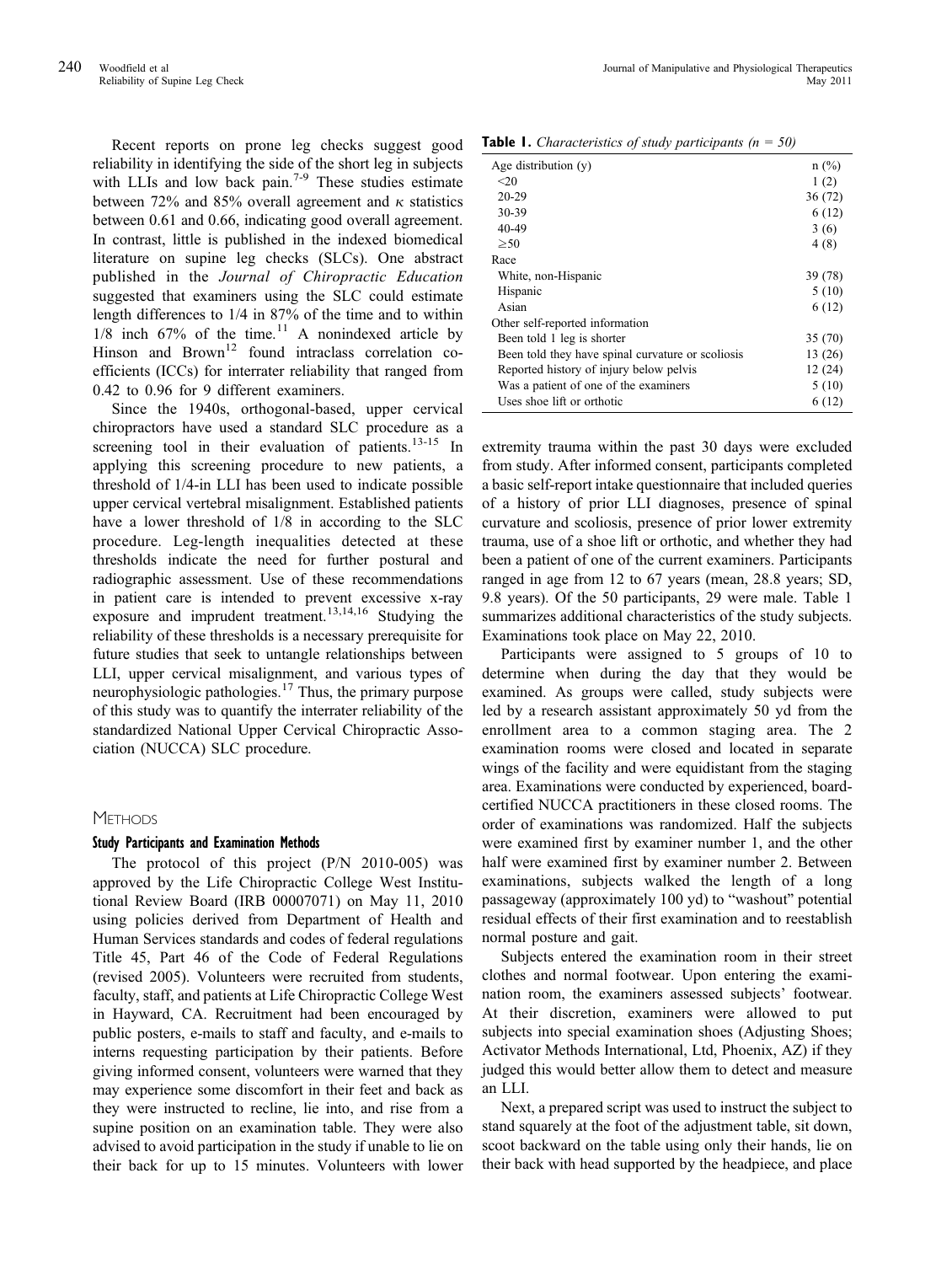their hands in a folded position atop their abdomen. Examiners then squatted at the foot of the table with their body weight slightly leaning forward on the balls of their feet. The subject's feet were then cupped in the hands of the examiner with the thumbs of the examiner oriented alongside the lateral aspect of the ankle, not allowing the examiner to assume an opposing grip atop the dorsal aspect of the foot. The examiner then exerted a slight headward pressure (no more than 5 lb) to assure the soles of the subject's shoes were in the same plane. Leg lengths where then evaluated with tactile and visual assessments by noting relative heel positions at the shoe-sole interface. The side and extent of LLI were classified as:  $(a)$  left leg shorter by more than  $1/4$  in, (b) left leg shorter by between  $1/8$  and  $1/4$ in, (c) left leg shorter by less than  $1/8$  in, (d) legs even, (e) right leg shorter by less than 1/8 in, (f) right leg shorter by between  $1/8$  and  $1/4$  in, or  $(g)$  right leg shorter by more than 1/4 in. These class intervals are based on diagnostic categories recommended by NUCCA protocol.<sup>13,14,16</sup> Upon completion of the examination, results were recorded on a case report form by the examiner.

For some analyses, we considered class intervals c, d, and e to be near even. This is consistent with NUCCA practice, which considers any LLI of less than 1/8 in inconsequential for diagnostic and treatment choices.

# Statistical Methods

Data were double entered and validated using version 3.1 of the EpiData Reliable Data System (EpiData Association, www.epidata.dk, Odense, Denmark). The analysis module of EpiData was used to merge data and cross-tabulate rating pairs.

A quadratic weighted  $\kappa$  statistic was used to quantify reliability. This approach was used because it accounts for closeness of rating pair discrepancies while simultaneously adjusting for random agreement. Quadratic weights were selected because our class intervals were not uniformly spaced, quadratic weights are routinely used for ordinal rating scales, and the quadratic weighting derives a  $\kappa$  that is equivalent to a ICC.<sup>18</sup> Benchmarks of Landis and Koch<sup>19</sup> are adopted as a way to help readers interpret  $\kappa$  results. We note that these benchmarks do not address imprecision estimates and other  $\kappa$  nuances (including possible heteroscedasticity).

We used WinPEPI (PEPI-for-Windows, Jerusalem, Israel) to calculate  $\kappa$  point estimates and 95% confidence intervals (CIs).<sup>20</sup> Confidence intervals were calculated without assuming a  $\kappa$  of 0 (formula 18.36).<sup>21</sup> See Abramson<sup>20</sup> for technical details about WinPEPI. WinPEPI is a public domain software that can be downloaded from http://www.brixtonhealth.com/.

Gwet's first-order agreement coefficient (AC1) was used to quantify the extent of agreement for binary ("nominal") ratings (eg, presence/absence of LLI). This is especially important when marginal totals in two-by-two concordance tables are asymmetric. Tables with asymmetric marginal totals tend to yield overly low  $\kappa$  values in the face of high agreement—a phenomenon known as "the  $\kappa$  paradox."<sup>22,23</sup> The AC1 statistic corrects for the  $\kappa$  paradox while providing a chance-corrected index of agreement. $^{24}$  The AC1 is preferable to other prevalence- and bias-adjusted  $\kappa$  statistics, such as Prevalence-Adjusted Bias-Adjusted Kappa (PABAK).<sup>25</sup>

Analysis for quantitative differences in assessments was achieved by using class interval midpoints, with class interval midpoints as follows: (a) subjects classified as "even" were assigned an LLI of 0 in; (b) subjects with LLI classified as "less than 1/8 in" were assigned a value of  $1/16$  or  $0.0625$  in; (c) subjects with LLI classified as "between 1/8 and 1/4 in" were assigned a value of 3/16 or 0.1875 in; (d) subjects with LLI classified as "at least 1/4 in" were assigned a value of 5/16 or 0.3125 in. Assigning an expectation of 5/16 in for observations in this last category could underestimate the midpoint of this interval if a large number of subjects in the subgroup had LLIs that exceeded  $3/8$  in. However, only 6% of the observations fell into this high LLI class interval (4 of 50 for examiner number 1 and 2 of 50 for examiner number 2). In addition, the examiners reported no LLIs in excess of 1/2 in in post–study debriefings. Therefore, we believe that 5/16 in is a reasonable estimate for the average LLI for these observations.

Calculations of mean values and SDs were based on class interval midpoints. Let  $m_i$  represent the midpoint of interval  $i$  and  $f_i$  represent its frequency. Then,

$$
\overline{x} = \frac{\sum f_i m_i}{\sum f_i}
$$

and

$$
s = \sqrt{\frac{\Sigma f_i(m_i - \overline{x})^2}{(\Sigma f_i) - 1}}.
$$

These are, respectively, the weighted average of class interval midpoints and the root mean square error of class interval midpoints using observed frequency as interval weights.

In addition, a Bland-Altman plot was used to explore patterns of discrepancies for all 50 rating pairs. The Bland-Altman plot (1986) is a popular method for exploring the reliability for quantitative biomedical measurements.<sup>26</sup> It is superior to any omnibus index of reliability (whether a weighted  $\kappa$  or second-order agreement coefficient (AC2) statistic) because it displays all rating pair differences and reveals patterns that may otherwise be hidden by a summary index. The Bland-Altman plot was created with PASW (SPSS) release 18 (IBM Corporation, Somers, NY).

Reliability can also be explored by creating a "tolerance table" of the absolute differences of rating pairs. The tolerance table lists counts and cumulative percentages falling below set class intervals. The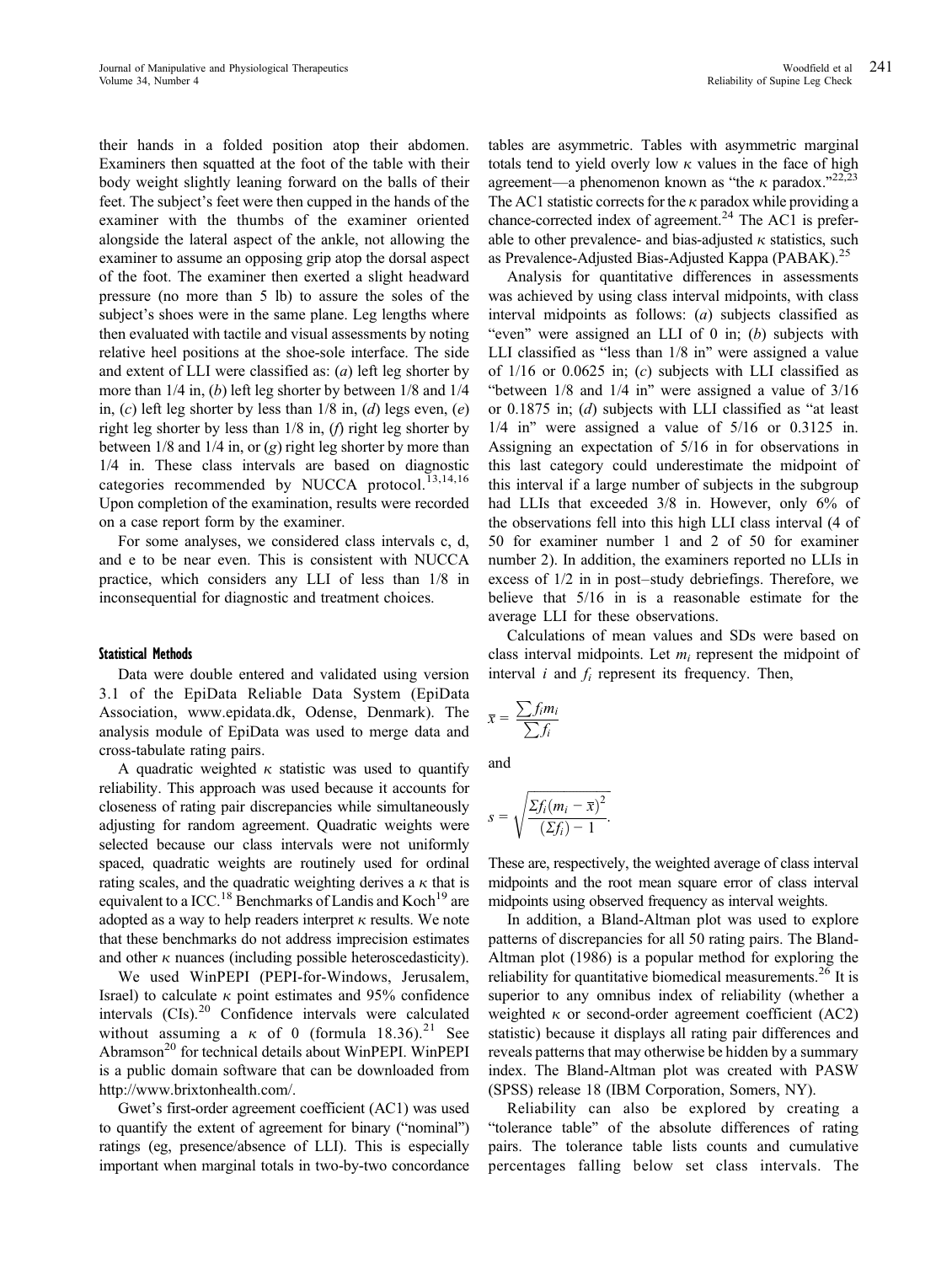|                     | Examiner 1     |                     |                    |        |                     |                    |                 |       |
|---------------------|----------------|---------------------|--------------------|--------|---------------------|--------------------|-----------------|-------|
| Examiner 2          | Left $>1/4$ in | Left $1/8 - 1/4$ in | Left $\leq$ 1/8 in | "Even" | Right $\leq$ 1/8 in | Right $1/8-1/4$ in | Right $>1/4$ in | Total |
| Left $>1/4$ in      |                |                     |                    |        |                     |                    |                 |       |
| Left $1/8 - 1/4$ in |                |                     |                    |        |                     |                    |                 | 21    |
| Left $\leq$ 1/8 in  |                |                     |                    |        |                     |                    |                 |       |
| Even                |                |                     |                    |        |                     |                    |                 |       |
| Right $\leq$ 1/8 in |                |                     |                    |        |                     |                    |                 |       |
| Right 1/8-1/4 in    | $\Omega$       |                     |                    |        |                     |                    |                 |       |
| Right $>1/4$ in     |                |                     |                    |        |                     |                    |                 |       |
| Total               |                |                     |                    |        |                     |                    | 10              | 50    |

Table 2. Interrater agreement for LLI, side, and estimated magnitude of shorter leg,  $\kappa = 0.44$  (95% CI, 0.21-0.67)

percentage of ratings that fall below specific cut points can be viewed as potentially acceptable levels of tolerance for that cut point.

Sample size requirements for this study were based on achieving a margin of error of 0.2  $\kappa$  units with 90% confidence while assuming a 50/50 split of right-leg/leftleg LLIs and an expected  $\kappa$  of 0.5. To achieve these conditions, 49 paired observations were needed. Note that this sample size calculation is based on statistical precision, not statistical power, because the goal was to estimate  $κ$ , not test it for statistical significance against a null hypothesis. The sample size of 50 pairs is also justified in other recently published studies on the reliability of LLI examinations, which used 45 and 46 observations, respectively. $8.9$  Finally, this study was limited to 50 pairs so that the study could be completed in a timely manner. A sample size of 50 pairs, thus, provided a balance of reasonable precision and timely results.

# **RESULTS**

Table 2 cross-tabulates results for all 50 rating pairs. Counts on the diagonal from the upper left to lower right of the table represent perfectly concordant ratings. Cells near this diagonal represent "close" ratings. The opposite diagonal, from the upper right to the lower left, represents perfectly discordant ratings. The quadratic weighted  $\kappa$ , which takes into account the closeness of rating pairs, is 0.44, suggesting moderate agreement overall.<sup>19</sup> The  $95\%$ CI for  $\kappa$  is 0.21 to 0.67, suggesting a range of  $\kappa$ s consistent with fair to substantial agreement.

Table 3 lists frequencies for absolute differences in rating pairs. Thirty-two percent of the ratings were in perfect agreement, 58% of the rating pairs were within 1/8 in of each other, 72% were within 3/16 in, 92% were within 3/8 in, and 100% were within 1/2 in. The mean absolute difference was 0.169 in or approximately 1/6 of an inch (SD, 0.162 in).

Figure 1 displays a Bland-Altman plot. This plot displays differences in rating pairs (y-axis) against averages of rating pairs (x-axis). For example, study subject number 11 on this plot shows an LLI rating of −0.3125 (left leg

Table 3. Tolerance table: absolute difference in raters' assessments

| Absolute<br>difference<br>$LLI$ (in) | Decimal<br>equivalent | Approximate<br>mm equivalent Count |    | $\%$           | Cumulative<br>percent |
|--------------------------------------|-----------------------|------------------------------------|----|----------------|-----------------------|
| $\theta$                             | .0000                 |                                    | 16 | 32             | 32                    |
| 1/16                                 | .0625                 | $\mathcal{L}$                      |    | $\overline{c}$ | 34                    |
| 1/8                                  | .1250                 | 3                                  | 12 | 24             | 58                    |
| 3/16                                 | .1875                 | 5                                  |    | 14             | 72                    |
| 5/16                                 | .3125                 | 8                                  | 3  | 6              | 78                    |
| 3/8                                  | .3750                 | 10                                 | 7  | 14             | 92                    |
| 1/2                                  | .5000                 | 13                                 | 4  | 8              | 100                   |
| Total                                |                       |                                    | 50 | 100            |                       |

shorter by approximately 5/16 in) by both examiners. Thus, the difference is 0; and the mean rating is −0.3125. In contrast, study subject number 5 received an LLI rating of 0.3125 by examiner 1 (right leg shorter by approximately 5/16 in) and a rating of  $-0.1875$  by examiner 2 (left leg shorter by 3/16 in). Thus, the difference is 0.3125 −  $(-0.1875) = 0.5000$ ; and the mean is  $[0.3125 + (-0.1875)]$  $2 = 0.0625$ . The Bland-Altman plot suggests excellent agreement in the left-most and right-most wings of the graph and poor agreement in the middle of the graph, near mean ratings of zero.

The examiners agreed on the presence of an LLI in 39 (78%) of the 50 rating pairs. The  $\kappa$  for this result is 0.00, maximum attainable  $\kappa^*$  of 0 (note presence of "the  $\kappa$ paradox"); and the AC1 statistic is 0.73. If we consider an LLI of less than 1/8 in as evidence of "evenness" (a standard NUCCA definition), then there were 40 (80%) agreements in the 50 rating pairs for a  $\kappa$  of 0.13 (maximum attainable  $\kappa$  of 0.13;  $\kappa$  paradox) and AC1 statistic of 0.75. Thus, the overall agreement for detecting whether an LLI is present is good according to the "new model" benchmarks of Gwet.<sup>24</sup>

Table 4 exhibits results for the 39 paired observations in which both examiners provided data about the side of the shorter leg. The examiners agreed on 28 (72%) of these pair ratings ( $\kappa$  = 0.45; 95% CI, 0.19-0.71). The AC1 coefficient

<sup>⁎</sup> Ceiling value given the observed marginal totals.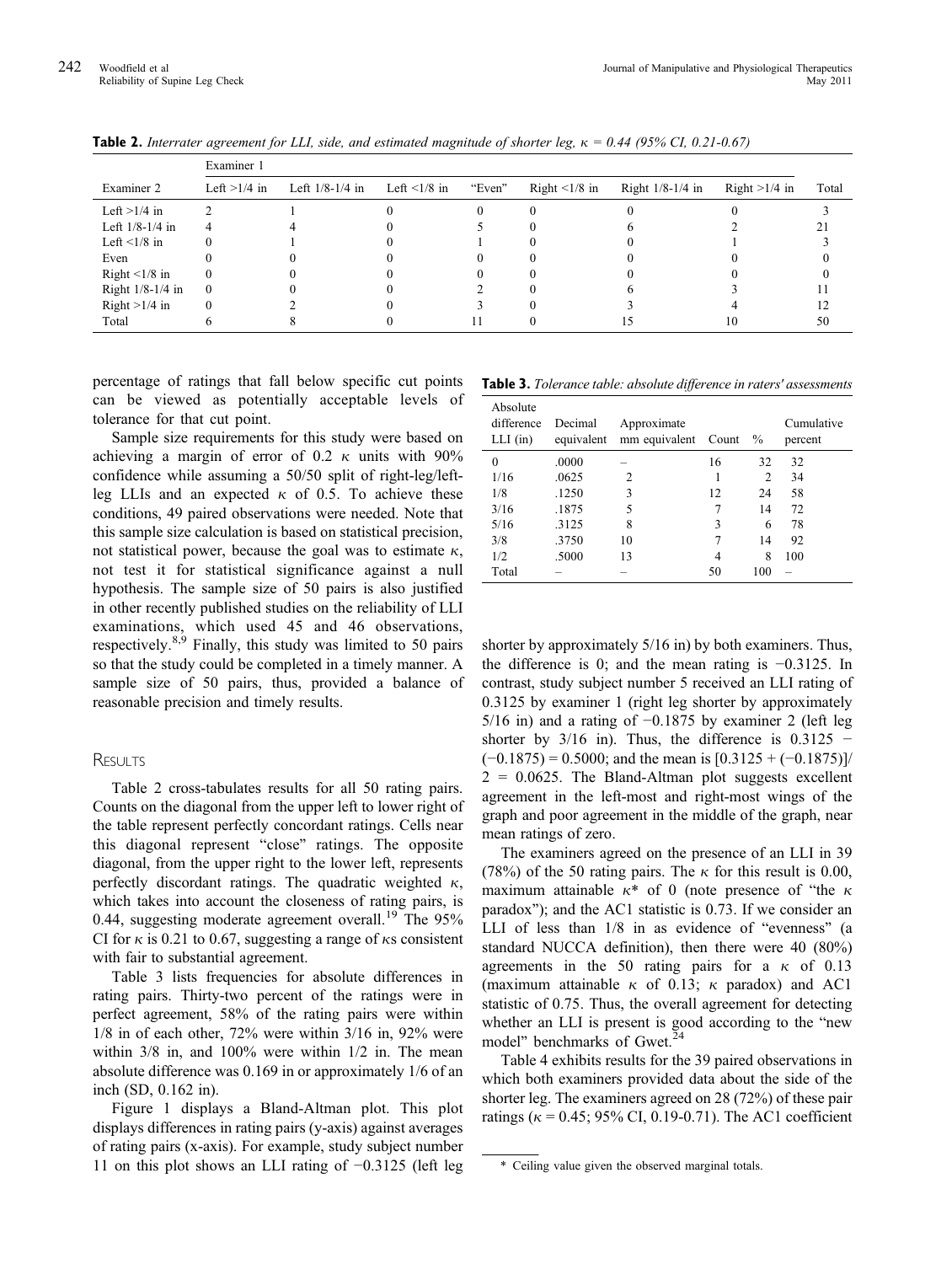

Fig 1. Bland-Altman plot. Numbers in the plot represent subject identification numbers. Data points have been jittered to show overlapping points.

for this observation was 0.44. (Note the absence of the  $\kappa$ paradox.) Thus, agreement for identifying the side of the shorter leg is moderate.

# **DISCUSSION**

As far as the authors are aware, this article represents the first publication on the reliability of the SLC procedure to appear in the indexed biomedical literature. This study adds to the body of evidence on the reliability of chiropractic checks for leg length inequality. It uses a double-blinded approach to investigate the interexaminer reliability of the procedure. The order of examinations was randomized, and a washout was used between examinations to mitigate potential biases that may have otherwise resulted from the first examination. The diagnostic procedure and diagnostic thresholds mirror practices currently used to make clinical decisions.

The point estimate for the  $\kappa$  reliability statistic is 0.44, indicating moderate agreement. This  $\kappa$  statistic accounts for the closeness of discrepant rating pairs, providing a statistic that is equivalent to an ICC. The  $\kappa$  statistic of 0.44 is the "maximally likely" estimate based on data in this specific sample. The CI for the  $\kappa$  parameter is 0.21 to 0.67, thus accounting for sampling imprecision. The CI is consistent with reliabilities that can be characterized as fair to substantial.<sup>19</sup>

Cicchetti<sup>27</sup> recommends a minimal sample size of at least 98 rating pairs when using the weighted  $\kappa$  statistic for a 7-point ordinal scale. Given our limited sample size of 50, we reanalyzed our data using 5 class intervals by combining the "near-even categories"  $(>1/4$  in short left leg,  $1/4$  to  $1/8$ in short left leg, "near even," 1/8 to 1/4 in short right leg,  $>1/4$  in short right leg). The quadratic weighted  $\kappa$  statistic

Table 4. Interrater agreement for side of the shorter leg in which both examiners offered a rating on the side of the short leg,  $\kappa$  = 0.45 (95% CI, 0.19-0.71)

|                | Examiner 1 |       |       |
|----------------|------------|-------|-------|
| Examiner 2     | Left       | Right | Total |
| Left           | 12         |       | 21    |
| Right<br>Total |            | 16    | 18    |
|                | 14         | 25    | 39    |

Using a threshold of between 0 and less than 1/8 in, examiner number 1 rated 11 subjects as even; examiner number 2 rated those same 11 subjects as 6 with a short left leg and 5 with a short right leg. We cannot assume how examiner number 1 would have rated the side of the short leg had he been encouraged to choose, so we have excluded these 11 rating pairs from consideration.

for the 5-level rating scale was essentially unchanged ( $\kappa$  = 0.45; 95% CI, 0.23-0.68). The minimum required sample size for a 5-ordinal scale rating system according to Cicchetti<sup>27</sup> is 50.

The SLC is used as a screening procedure in NUCCA practice. Two screening thresholds are applied. In new patients, a 1/4-in threshold determines the need for further diagnostic testing. In established patients, a 1/8-in threshold is used. Unlike other LLI diagnostic procedures, the side of the LLI detected in a SLC is relatively unimportant because the detection of a leg-length asymmetry is a "go/no-go" type of clinical decision.<sup>3</sup> The examiners in our study agreed on the presence of a functional LLI of at least a 1/8 in in 40 (80%) of the 50 rating pairs (AC1, 0.75). According to the new model benchmarks of Gwet, $^{24}$  this indicates good agreement.

The Bland-Altman plot suggests excellent agreement in the wings of the graph and poor agreement in the middle of the graph. The reason for this heteroscedasticity (unequal variance) may include several factors including: (a) a mix-up of "right" and "left" (errare humanum est); (b) positioning difficulties, examination inconsistencies, and other types of examination errors; and (c) heterogeneity—a 2-population hypothesis: the ability to derive reliable results in some patient populations but not in others. Investigating the outliers on the Bland-Altman plot provides clues about these potential sources of error.

# A Mix-up of "Right" and "Left" (Errare Humanum Est)

There were 7 observations with 3/8-in discrepancies between the rating pairs (subject nos. 1, 2, 4, 6, 12, 35, and 38) and 4 rating pairs with 1/2-in discrepancies between the rating pairs (nos. 5, 26, 36, and 48). In 9 (82%) of these 11 rating pairs, the magnitude of the LLIs was identical; but the short leg was discordant. We might assume that the examiners just did not agree on the side of the short leg. However, they may have also observed left and recorded right (and vice versa). It is easy to see how this type of error could occur in some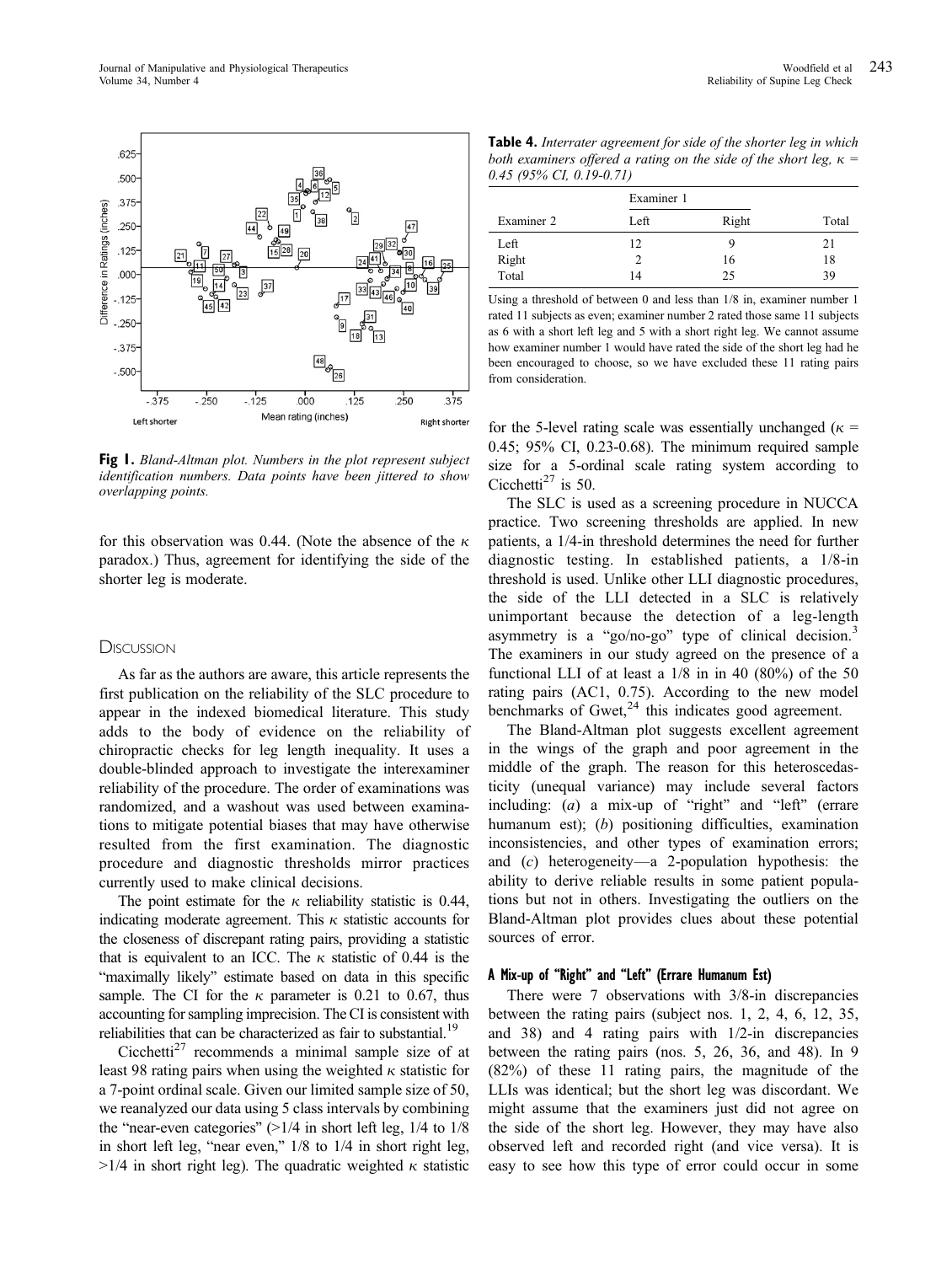of these 9 discordances because in the supine position, a presenting short left leg is on the examiner's right side (and vice versa). Wrong-side confusions in surgery, radiology, and other medical procedures occur more frequently than most people realize.<sup>28-30</sup> The current study did not put any markings on the patient or table to indicate right and left, but future studies on this topic will incorporate such markings to reduce the potential for this type of error.

# Positioning Difficulties, Examination Inconsistencies, and Other Types of Examination Errors

Our study was intended to emulate the clinical experience using the established SLC procedure. Reliable LLI measurements, however, require consistent procedural and examination practices. We are able to identify 2 sources of clinical judgment that may have influenced the reproducibility of results. These are (1) inconsistent use of special examination shoes and (2) inconsistent methods in positioning of subjects into supine position. The examiners varied in their decisions to use special examination shoes. Examiner number 1 used the special examination shoes in 25 subjects, whereas examiner number 2 used the special examination shoes in 7 subjects. In addition, examiner number 1 put the shoes on the subjects when they were in the supine position, whereas examiner number 2 required subjects to place the shoes on themselves. Nguyen et al' reported a high level of examiner disagreement when special examination shoes were used. The inconsistent use of special examination shoes in our study may have confounded the results. Future studies may benefit from controlling for shoe wear in an attempt to improve consistency and reduce possible confounding.

We observed inconsistencies in the manner and extent to which the examiners repositioned subjects. Inconsistency in positioning may influence the degree of neck extension and alter sensory and neuromuscular responses in subjects.<sup>13,31-34</sup> In our study, examiner number 1 had 13 positioning difficulties compared with 3 such reported difficulties for examiner number 2. In addition, the angle of the headpieces of the tables was not identical. During and after the study was complete, inconsistencies were noticed in the height and inclination of the headpiece of the examination tables. These types of inconsistencies may have contributed to discordant results.

In contrast to our study, several other LLI reliability studies did not reposition subjects between examinations. Instead, in past studies, examiners moved from subject to subject.<sup>7-9,12</sup> Stationary subjects removed 1 source of variability but does not account for interexaminer comparisons of the entire LLI procedure used in practice. We addressed the interrater reliability of the entire LLI check procedure, including setup, positioning, and evaluation. For reliability study results to be relevant, subjects should be studied in near clinical conditions.<sup>35</sup>

# Heterogeneity—a 2-Patient Population Hypothesis

This hypothesis suggests that lack of agreement in some pair ratings might derive from use of the procedure in a heterogeneous patient population: one population in which LLI ratings are stable, and another population, unstable, producing temporary unstable results in the SLC procedure. An asymptomatic population with relatively stable neuromusculoskeletal fixations may express consistent leg-length asymmetries, even when ambulating between examinations. In contrast, the absence of neuromusculoskeletal fixations may express itself as unstable LLI ratings. Inherent patient instability may limit the usefulness of LLI testing, particularly when applied indiscriminately to a mix of symptomatic and symptom-free populations.

# LIMITATIONS

Study participants were derived predominantly from staff, students, and patients of a chiropractic college. In addition, the study did not screen for the presence or absence of pain. The sample, therefore, may not be representative of a typical clinical population. Future study must recruit subjects within this demographic.

Inclusion and exclusion criteria for LLI investigation vary greatly. Prior LLI studies have restricted the study population by prescreening for established LLI and presence of back pain. Interexaminer reliability may increase in a symptomatic study population.<sup>8</sup> One study excluded subjects that received a recent chiropractic adjustment.<sup>9</sup> These facts are relevant because high levels of interexaminer agreement can be expected with leg-length discrepancies greater than 4 mm (approximately  $3/16$  in).<sup>36</sup> During post–study debriefing, examiners in our study described subjects as atypical, with observed LLIs less than what was normally observed in their practices. In the absence of prescreening, examiners were challenged to discriminate small leg-length inequalities, consistent with nonsymptomatic patient population. Our population limits the generalizability of the findings.

In an attempt to permit the examiners to use their clinical judgment and emulate clinical conditions, our examiners relied on subjective visual and tactile assessment. Measurements were not confirmed using objective devices such as rulers, the Anatometer (Benesh Corporation, Monroe, MI); x-ray examinations; or computed tomographic scanograms. In contrast, other studies investigating the reliability of LLI assessments have relied on measuring devices as part of their assessment.<sup>4,5,8,37</sup>

Our study had the relatively narrow research focus of examining interrater reliability for 2 particular examiners. The extent to which our results apply to less experienced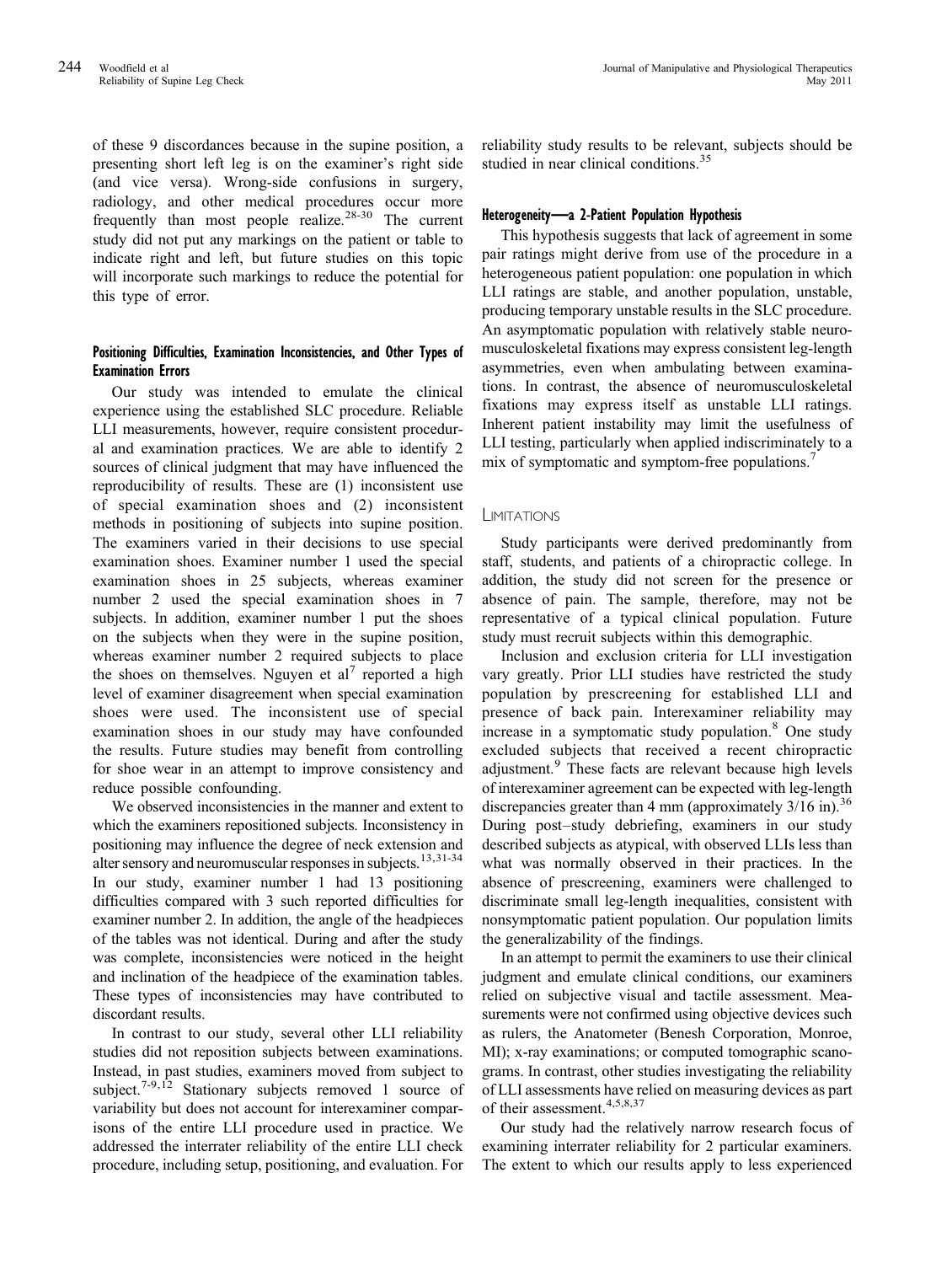practitioners is uncertain. In addition, our study did not verify if LLI existed in the absence of a criterion standard (if indeed there is one) for determining the presence of a functional LLI. Inconsistencies remain in how to screen for functional LLIs.<sup>5</sup>

Our examiners experienced difficulties positioning participants for examination and were allowed to decide whether to reposition subjects. Complexities arising from subject movement, positioning, and repositioning were not controlled for in an attempt to emulate clinical conditions.

One of the examiners had prior clinical experience with 20% of the subject population. Prior experience with these subjects may have influenced these observations through knowledge of previous examinations, thus introducing an unintended source of bias.

Our limited sample size prevented us from studying reliability within subgroups. In addition, the limited sample size produced a 95% CI for  $\kappa$  of 0.21 to 0.67, which is consistent with fair to superior reliability. A larger study would remedy these limitations.<sup>19</sup> Several sample size requirement scenarios were considered for future study. Note that sample size requirements depend on several underlying assumptions, including the underlying  $\kappa$  value, desired precision, and nonresponse rates. Using an assumed expected  $\kappa$  value of 0.45, a margin of error of 0.10 and a nonresponse rate of 15% will require 358 paired observations.<sup>20</sup>

Reliability is distinct from validity, both of which are required for rational and effective clinical decision making. Wright and Feinstein<sup>35</sup> consider unreliable clinical measurements to be the result of 3 sources of variability:  $(a)$  the patient,  $(b)$  the procedure, and  $(c)$  the clinician. Investigation to identify patients with possible unstable leg lengths may be necessary to diminish this source of variability. Inconsistencies in implementing the procedure and clinician performance can be addressed through additional standardization of the procedure and training of clinicians.<sup>9,36,38,39</sup> Future studies are necessary to establish reliable standards in each of these 3 areas. We, therefore, intend to pursue a follow-up study in which we use a population-based sample, more refined examination technique, and a sample that is at least 5 times the current sample size.

# **CONCLUSION**

Two experienced examiners independently estimated the side and magnitude of the LLI to within approximately 1/8 of an inch in 50 volunteer subjects. Overall results indicate moderate agreement between examiners. The Bland-Altman plot, however, suggested strong reliability in the wings of the graph and weak reliability in the center of the graph, indicating possible heterogeneity in reliability by subgroup. The significance and impact of this phenomenon require further investigation.

# Practical Applications

• Two trained examiners demonstrated moderate agreement in determining the side and magnitude of length inequalities using a standardized supine leg check procedure.

#### **ACKNOWLEDGMENT**

The authors thank Dr. Lee Yardley, Dr. Kim Khauv and Dr. Michael Zabelin for their contributions to this study.

# FUNDING SOURCES AND POTENTIAL CONFLICTS OF INTEREST

This study was funded in part by the Upper Cervical Research Foundation, the Tao Foundation, and Life Chiropractic College West. No additional conflicts of interest were reported for this study.

#### **REFERENCES**

- 1. Mannello DM. Leg length inequality. J Manip Physiol Ther 1992;15:576-90.
- 2. Walker BF, Buchbinder R. Most commonly used methods of detecting spinal subluxation and the preferred term for its description: a survey of chiropractors in Victoria, Australia. J Manip Physiol Ther 1997;20:583-9.
- 3. Knutson GA. Anatomic and functional leg-length inequality: a review and recommendation for clinical decision-making. Part II. The functional or unloaded leg-length asymmetry. Chiropr Osteopat 2005;13:12.
- 4. Cooperstein R, Morschhauser E, Lisi A, Nick TG. Validity of compressive leg checking in measuring artificial leg-length inequality. J Manip Physiol Ther 2003;26:557-66.
- 5. Cooperstein R, Morschhauser E, Lisi AJ. Cross-sectional validity study of compressive leg checking in measuring artificially created leg length inequality. J Chiropr Med 2004; 3:91-5.
- 6. Knutson GA. Anatomic and functional leg-length inequality: a review and recommendation for clinical decision-making. Part I, anatomic leg-length inequality: prevalence, magnitude, effects and clinical significance. Chiropr Osteopat 2005;13:11.
- 7. Nguyen HT, Resnick DN, Caldwell SG, Elston EW, Bishop BB, Steinhouser JB, et al. Interexaminer reliability of activator methods' relative leg-length evaluation in the prone extended position. J Manip Physiol Ther 1999;22:565-9.
- 8. Schneider M, Homonai R, Moreland B, Delitto A. Interexaminer reliability of the prone leg length analysis procedure. J Manip Physiol Ther 2007;30:514-21.
- 9. Holt KR, Russell DG, Hoffmann NJ, Bruce BI, Bushell PM, Taylor HH. Interexaminer reliability of a leg length analysis procedure among novice and experienced practitioners. J Manip Physiol Ther 2009;32:216-22.
- 10. Sabharwal S, Kumar A. Methods for assessing leg length discrepancy. Clin Orthop Relat Res 2008;466:2910-22.
- 11. Hinson R, Pfleger B. Pre and post-adjustment supine leglength estimation. J Chiropr Educ 2000;14:37-8.
- 12. Hinson R, Brown S. Supine leg length differential estimation: an inter- and intra-examiner reliability study. Chiropr Res J 1998;5:17-22.